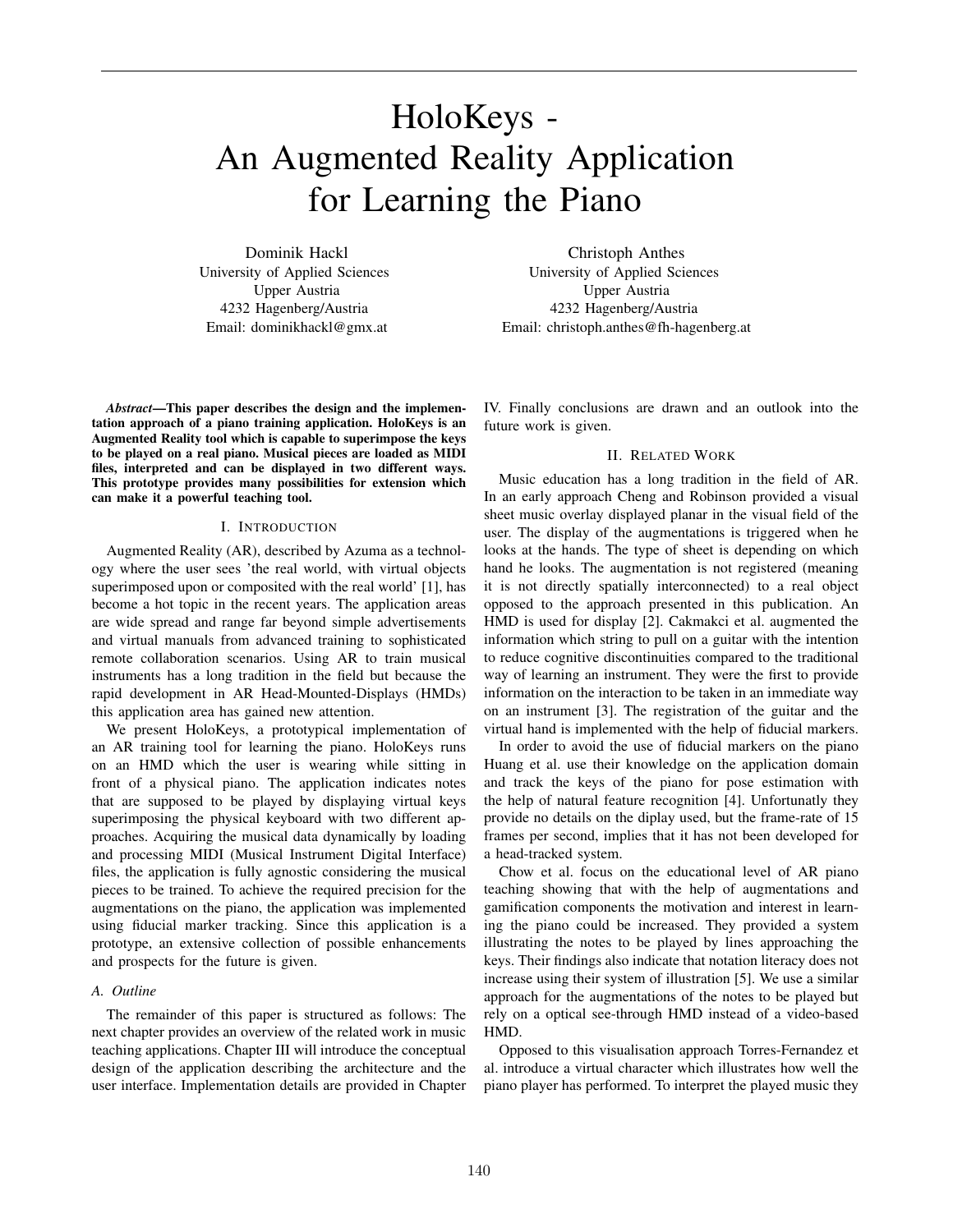compare the input from a MIDI keyboard with an initially loaded MIDI file [6]. A similar analysis was suggested and implemented earlier by Barakonyi and Schmalstieg [7]. They make use of fiducials for tracking and a desktop AR system equipped with a webcam and a traditional screen.

In terms of visualisation Weing et al. demonstrate a system in the area of Spatial Augmented Reality where they project the keys to be pressed directly on the piano. Different modes show for example the current and the next keys to be pressed. If a wrong key is pressed it is highlighted in red to provide feedback to the user [8].

Zhang et al. use a completely virtual keyboard and track the hand of the user with fiducial markers and the finger positions with a self-developed data glove. Their approach targets the rehabilitation of the motor function of stroke survivors rather than teaching the piano [9].

Compared to these existing and presented approaches our system is unique in terms of used display technology.

### III. CONCEPTUAL DESIGN

The following chapter gives an overview of the application's hardware and software components and explains how the individual parts interact with each other.

## *A. Architecture Overview*

The application's setup is illustrated in Fig. 1 and consists of the following two hardware components.

*1) The Piano:* The core component is a physical piano which is used for the actual playing. Underneath the piano keyboard which is usually made of 88 keys a fiducial marker is placed which is used by the application for tracking. The keys of a regular piano are standardized in size which makes the application fully independent considering the type of piano. In case a keyboard is used the key width can be adjusted.

*2) The Head-Mounted-Display:* The user sits in front of the piano and wears an HMD on which the application runs. Through the HMD the user sees augmentations in the form of highlighted keys on top of the real keyboard. The HMD also handles tracking by recognizing the image marker with the help of computer vision algorithms. The HMD therefore keeps track of the player's position and displays the augmentations accordingly. Additionally, the HMD is responsible for sound output of the music to be played. This gives the user an impression on how the piece is supposed to sound and makes it easier to play along with it.

## *B. Interface*

In order to manage different settings and control the playback, a simple user interface was implemented. The originally two-dimensional UI is placed inside the 3D scene using worldstabilized coordinates. Considering the usually static setup of the application with the user sitting in front of the piano, the world-stabilized menu is a reasonable approach [10]. User input works through gaze-based interaction combined with gestures.



Fig. 1. Illustration of the conceptual design. The user, sitting in front of the piano and wearing an HMD, looks down at the keyboard. When there are notes to be played the respective key is highlighted. Underneath the keyboard there is an image marker which is used for tracking.

*1) The Main Menu:* The initial scene of the application is the main menu. There the user can select the musical piece to play as well as the desired playback speed. By pressing the start button the application will switch to playback mode and begin visualizing and playing the musical piece.

*2) Playback Mode:* In playback mode the user sees the augmentations of the keys to be played superimposing the physical keyboard. Additionally a timeline shows the current playback position and gives the user the option to jump to different positions inside the piece. With the pause button the user is able to interrupt the playback or return to the main menu.

*3) Calibration Mode:* In calibration mode the application displays an augmentation of only one key, the middle C. The user can adjust the position of the marker until the virtual key perfectly fits the real one. This is useful to setup the optimal position of the marker on the piano. Additionally the user can also adjust the pitch of the virtual piano sound in calibration mode because this does not necessarily match with the real piano. Playback volume can be adjusted in the HMD.

#### *C. Display of Augmentations*

Generally the HMD displays an augmentation of a bright green key to indicate that the actual key on that position has to be pressed. Two different approaches as seen in Fig. 2 were tested and both have their advantages and disadvantages concerning predictability and Field Of View (FOV) limitations.

*1) The Instant Approach:* The moment a key is supposed to be pressed it becomes highlighted. Once it is supposed to be released it switches back to normal. This way the user can more or less observe the playing of the piece in real-time, comparable to watch the fingers of an actual pianist. While this approach can be useful for advanced players, it is hardly possible to learn a new piece or even to play along with it, because the player has no way of predicting the next notes. Still, observing this looks great and could be used for showcase purposes (self-playing piano), as the limited FOV is also less of a problem there.

*2) The Beatmania Approach:* Note objects are created far in the distance and from there start moving towards the particular keys. As soon as the virtual object reaches the real key, the note should be played. With this approach, which became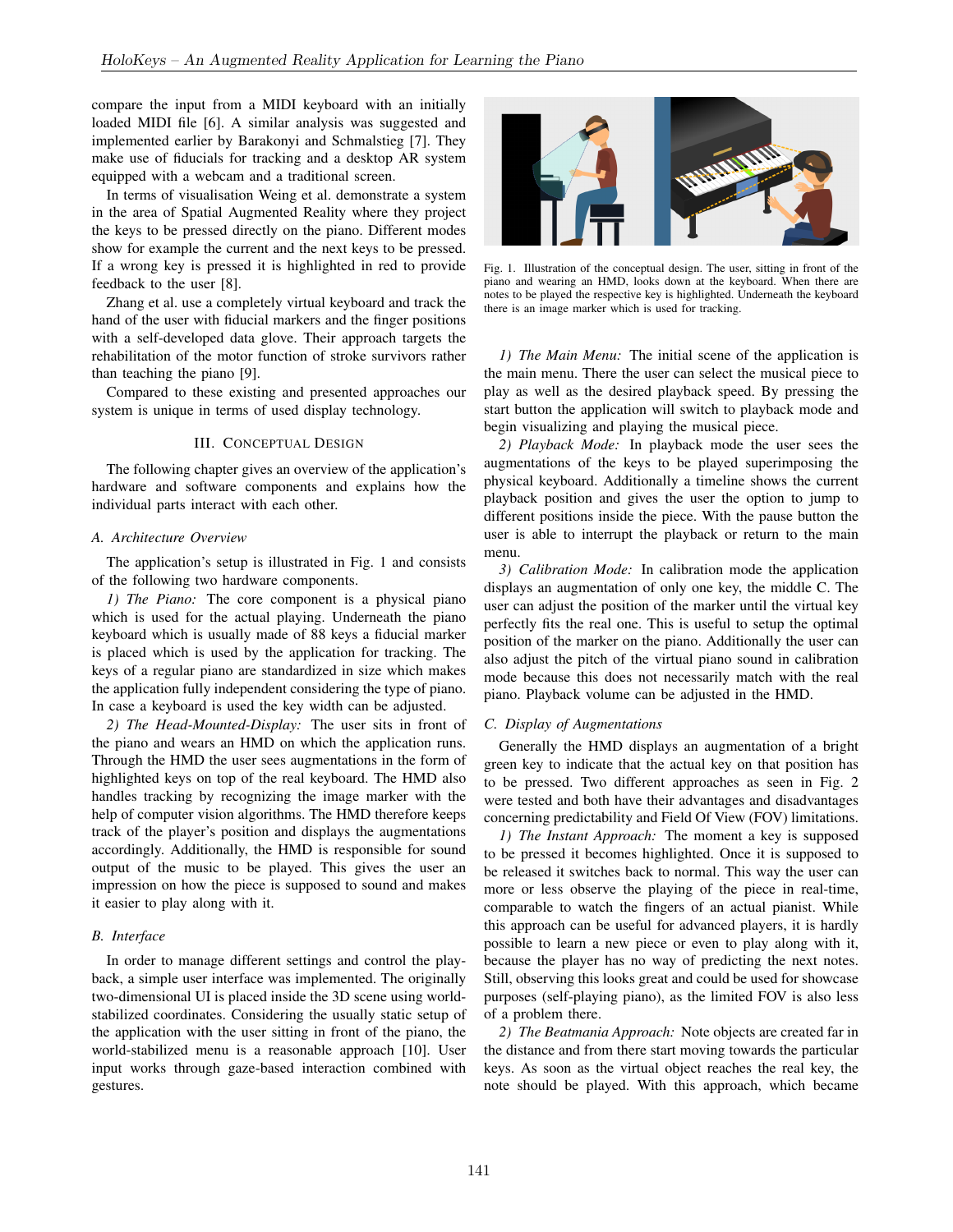

Fig. 2. Comparing the two tested approaches. Left: The Instant Approach. Right: The Beatmania Approach.

popular with the game 'Beatmania' [11] and is still used in many music rhythm games today, the user can anticipate the upcoming notes and prepare accordingly. When learning a piano piece the musician's brain utilizes its 'muscle memory' and fine motor skills rather than memorizing each individual note [12]. Therefore learning a piece with the Beatmania approach should be equally efficient than learning it from sheet music, especially for beginners.

# IV. IMPLEMENTATION

This chapter goes into detail regarding the concrete implementation of HoloKeys. It starts with a brief overview of used hardware and software tools followed by an in-depth description of the two main development tasks, visualization and MIDI processing.

# *A. Used Technologies*

The application was developed for tablet devices as well as the HoloLens. The tablet approach is mainly used for demonstration purposes, rather than actual training.

- *1) Hardware:*
- HoloLens $<sup>1</sup>$ </sup>

The HoloLens as a current AR HMD provides good sensory support as well as spatial audio and stereoscopic display capabilities. Its main disadvantage the limited FOV poses an issue to the applicability of this use case.

*2) Software:* To allow cross-platform and cross-device development the following set of tools and libraries was used.

• Unity<sup>2</sup>

Unity is traditionally a game engine which has found wide adoption in the whole domain of Mixed Reality [13]. It allows scene setup and provides scripting capabilities. The applications developed with Unity can easily be deployed on a multitude of target platforms including iOS and Android devices as well as UWP (Universal Windows Platform) devices.

Vuforia<sup>3</sup>

The Augmented Reality part of the project is based on Vuforia, an AR tracking library which perfectly integrates

<sup>2</sup>https://unity3d.com/

with Unity. Vuforia supports several different tracking methods ranging from recognizing plain images to complex objects. With a specific setup, Vuforia can also be used on the HoloLens.

 $C#$  Synth Project and MIDI Support<sup>4</sup>

The C# Synth Project is an open-source library which is used for processing MIDI data and synthesizing it to audio data. MIDI is an industry standard for interconnection between musical instruments and digital devices. Its file format represents musical information like notes values, volume and tempo. Although MIDI is a complex format, it is still the most popular and commonly used format to store musical data. For piano pieces the format is usually sufficient because only one channel is required to store a series of notes and tempo changes.

## *B. Visualization and Tracking*

The application's visuals consist of a Unity 3D scene which renders the virtual keys, combined with Vuforia's tracking abilities to provide the information on where to render the keys.

*1) Vuforia's image target:* For this application tracking via fiducial marker and image target was used. The image target in Unity is a planar object in 3D space which is associated with a set of 2D images. These images represent the markers that are placed somewhere in the real world. Once the camera recognizes a marker the application can trace back the position of the HMD and can therefore project all augmented objects accordingly.

*2) Tracking setup:* Marker images and other tracking settings can be configured in Vuforia's web interface. This configuration with all related assets is then compiled into a Unity package that can be imported into Unity after that. In Unity two components of Vuforia, ARCamera and ImageTarget, are used. Subordinate objects of the ImageTarget become affected by the marker-related projection.

*3) Generating the keyboard:* In order to display the currently played keys, first an entire virtual keyboard is displayed half-transparently superimposing the real one. A script takes care of automatically generating all 88 key objects. One base key object is placed in the scene and aligned at around 90 degrees relative to the ImageTarget. This registration has to match with the real world relation between marker and piano keyboard. All other keys are then generated as duplicates of the base object with respective offset and color (black or white).

# *C. Audio and MIDI Playback*

The two core components of the C# Synth Project library are the MidiSequencer which handles loading and processing MIDI data and the MidiStreamSynthesizer which handles the actual audio playback.

<sup>1</sup>https://www.microsoft.com/en-us/hololens

<sup>3</sup>https://www.vuforia.com/

<sup>4</sup>https://csharpsynthproject.codeplex.com/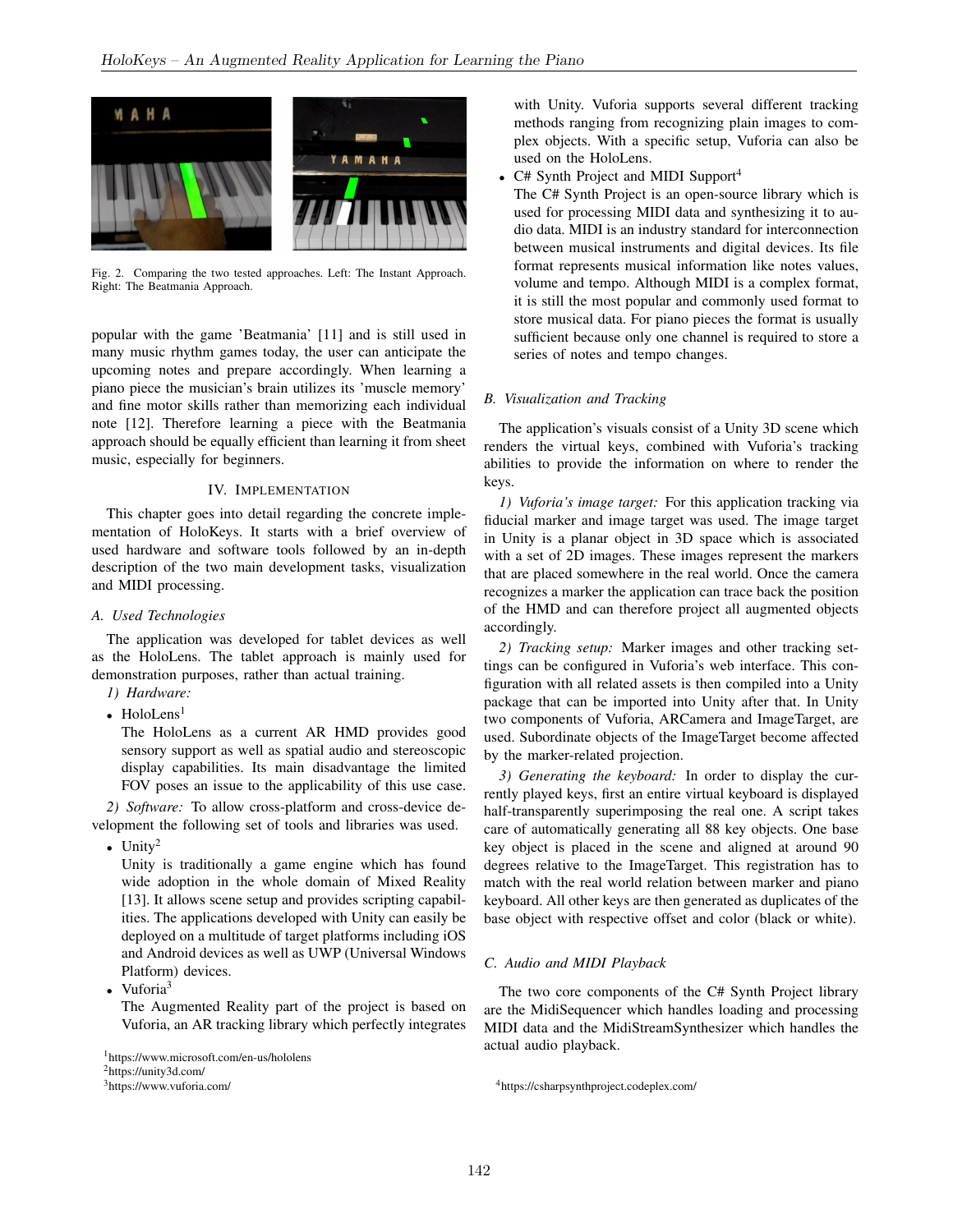*1) Handling key actions:* During playback the MidiSequencer fires two events that are relevant for this application: MidiNoteOn and MidiNoteOff. These two events are respectively fired when the playback of a note is triggered or terminated and therefore indicate exactly the time when a key is pressed and released. In the implementations of these two event handlers the MIDI code of the affected note is passed as a parameter. The only operation is to map this MIDI code to our according key object and set its material color to either green (in NoteOn) or the default color (in NoteOff).

*2) Combining the audio sources:* The MidiStreamSynthesizer creates actual audio data based on the sequencer's input. To make sure that this audio data is actually redirected to Unity's audio source, the special method OnAudioFilterRead has to be implemented. This method supports direct writing into the audio buffer and therefore redirect the contents of the StreamSynthesizer to Unity's audio source.

# V. CONCLUSION

As a prototype the application serves well, but due to the limited FOV, which will most likely increase in the next years with the following generations of AR hardware, its real world usage could be doubted. Furthermore, an evaluation of the different augmentation methods would be useful. Especially when trying out a few more possible approaches, a user test could find out which of the methods are most likely to work in a real-world scenario. A more in-depth study of musical augmentation methods would also be useful for teaching other instruments or even in completely different areas of music.

## *A. Future Work - The Virtual Piano Teacher*

A long-term vision could be the creation of a full-featured virtual piano teacher using AR. Especially early-stage piano learning contains many tasks that could be implemented with AR technologies like the one explained in this paper combined with gamification elements.

- *1) Use Cases:*
- Learning notes and the piano keyboard
- Simple exercises or games to recognize the note names and match it with the proper keys could really increase the early-stage learning rate. For beginners the note names could be augmented on top of every key until they become familiar with it.
- Learning easy to intermediate musical pieces Especially for smaller pieces the AR learning approach could surpass traditional learning by music sheets. Beginners who are not used to reading music yet, would still be able to learn pieces quickly on their own. Additionally a lot more useful information like fingering, expression and dynamics could be displayed during playback.
- Technical exercises

The importance of regular technical exercises for piano students is huge but generally underestimated and disliked. With the introduction of AR and gamification, a whole lot of enjoyable and still pianistically valuable exercises could be realized. By adding some sort of level system, the student would be even more aware of his progress and more likely to remain motivated.

• Dictionary of chords, scales etc.

A very useful utility not only for beginners but also for advanced pianists would be a piano dictionary. The player could look up all possible chords and scales and would be able to see them highlighted right on top of his keyboard. Especially for jazz piano where complex chords and scales are common, this technology would be of great service.

- *2) Further Improvements:*
- Using music sheets as markers

The use of music sheets, perhaps in the form of a special music book, as fiducial markers could eliminate the need for additional markers placed on the piano. It could not only automatically detect the musical piece to be played but also indicate, when to turn the sheets or even highlight musical attributes on the sheets.

• Checking the learning performance

Real-time feedback of the user's playing could greatly contribute to the learning experience. This could be achieved on the one hand by using MIDI keyboards to directly receive the MIDI input of pressed keys or on the other hand by recording and deconstructing the audio data. The first approach would be technologically straight-forward but would limit the application to electronic keyboard instruments while the second approach would be more flexible but complicated to implement and perhaps inaccurate [14].

The possibilities of the virtual piano teacher are enormous but all are based on the core concept of the technique explained in this paper. As soon as there are improvements in AR hardware, especially concerning FOV, virtual piano teachers can be implemented and actually start to become a helpful tool.

#### REFERENCES

- [1] R. T. Azuma, "A survey of augmented reality," *Presence: Teleoperators and Virtual Environments*, vol. 6, no. 4, pp. 355–385, August 1997.
- [2] L.-T. Cheng and J. Robinson, "Personal contextual awareness through visual focus," *IEEE Intelligent Systems*, vol. 16, no. 3, pp. 16–20, 2001.
- [3] O. Cakmakci, F. Brard, and J. Coutaz, "An augmented reality based learning assistant for electric bass guitar," in *10th International Conference on Human-Computer Interaction*, 2003.
- [4] F. Huang, Y. Zhou, Y. Yu, Z. Wang, and S. Du, "Piano AR: A markerless augmented reality based piano teaching system," in *Third International Conference on Intelligent Human-Machine Systems and Cybernetics*, 2011.
- [5] J. Chow, H. Feng, R. Amor, and B. C. Wunsche, "Music education using augmented reality with a head mounted display," in *Fourteenth Australasian User Interface Conference (AUIC2013)*. Melbourne, Australia: ACM, Jan. 2013, pp. 73–79.
- [6] C. A. T. Fernandez, P. Paliyawan, and C. C. Yin, "Piano learning application with feedback provided by an ar virtual character," in *5th Global Conference on Consumer Electronics*. Kyoto, Japan: IEEE, Oct. 2016.
- [7] I. Barakonyi and D. Schmalstieg, "Augmented reality agents in the development pipeline of computer entertainment," in *4th international conference on Entertainment Computing (ICEC'05)*. Sanda, Japan: Springer, Sep. 2005, pp. 345–356.